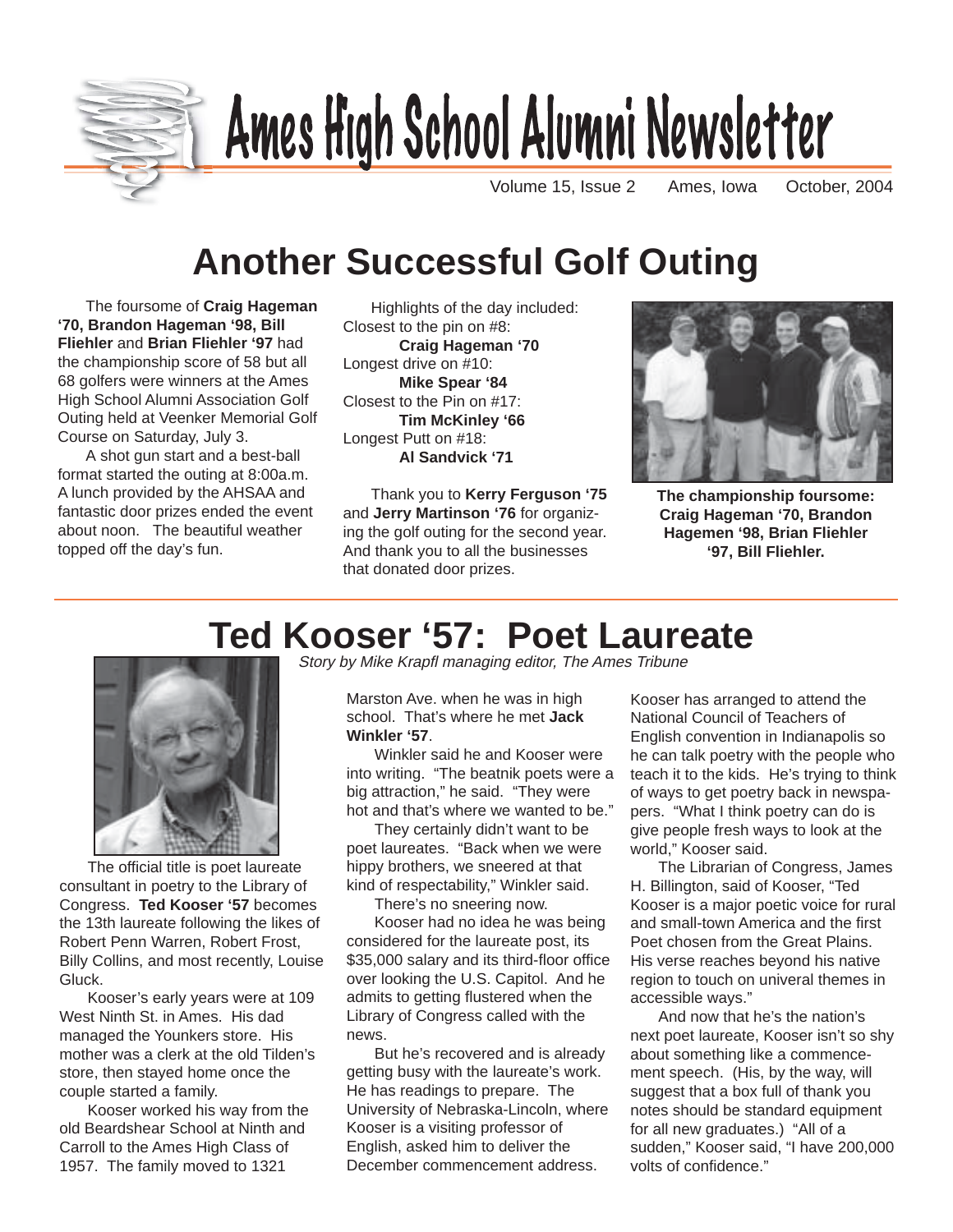# **WW58 in San Antonio**

Twelve members of the Class of '58 , including one newbie to the gatherings, renewed friendships while exploring and experiencing South Texan history and culture in San Antonio last March.

In addition to Riverwalk and the usual tourist spots, highlights included dinner at Diane (Houser) Potter's home in Comfort, TX and a highly ecumenical Sunday mass at San Jose Mission. But as usual, it was the company that turned another gathering into something quite special for each one of us.

And next year? Stay tuned for the next installment of "Where in the World are the Wonderful Women of '58?" **Louise (Thompson) Stefanowicz '58**



**Front:** Mary Lou (Gould) Bryan, Sandy (Lampe) Sandfort, Mary Kay Authur, Kit (Carr) Struthers, Judy (Sylvester) Moser. **Back:** Gloria (Green) Estes, Louise (Thompson) Stefanowicz, Marianne (Chance) Wagaman, Diane (Houser) Potter, Donna Erickson, Joan (Sclarow) Rogers, Judy Mathison.

# **'71 Classmates Lunch Together**

This group of classmates from the Class of '71 started meeting for lunch at Aunt Maude's in Ames over 20 years ago. They continue to get together regularly and now lunch and shop all over Central Iowa.

Pictured left to right: **Norma (Hamilton) Sandvick, Barb (Vohs) Peterson, Leisa Doran, Beth (Linder) Hageman, Cindy (Hall) Swanson, Lynn (Bauske) Hogan and Connie (Buck) Bappe.** Not pictured: **Jo Ellen (Enquist) Pyle.**



# **50th Reunion for Class of '54**

AHS Class of 1954 had its 50th reunion on July 23-25 with 73 classmates, plus spouses, attending from 20 states. Social hour at Reiman Gardens on Friday, dinner at Scheman on Saturday and a picnic at Brookside Park on Sunday highlighted the event. It was great renewing and rekindling old friendships. **Mary (Hosmer) Shahan '54**



**Front:** Jeanne (Blair) Helvig, Vera (Kauffman) Swoboda, Patricia (Deaton) Kyle, Barbara (McLaughlin) Marr, Marna (Adams) Stevens, Mary (Ahart) Valley, Shirley (Read) Daw, Frances (Nelson) Roberg, Eleanor (Litchfield) Coleman, Carol (Wells) Emery, Patricia (Thompson) Berhow, Delores (Brown) Hauge, Ruth (Wantz) Haley. **Row 2:** Karla (Holst) Renaud, Barbara (Teig) Adams, Genevieve (Cheville) Bassett, Nancy (Freel) Thompson, Donna (Wilson) Stiegler, Jan (Blair) Wilson, Jill (Anderson) Farry, Duane Green, Tom Bilek, Paul Lunde, Suzanne (Clark) Lunde, Shirley (Nicholson) Thornsberry, Barbara (Gilchrist) Story, Carita (Zenor) Hoffman, Madeline (Tice) Dowell, Marilyn (Kyle) Freel, Nancy (Dutton) Culver, Don Sprague. **Row 3:** Kathy (Wright) Garland, Sharon (Smith) Krieger, Dave Opheim, Tom Winslow, Jim Bundy, Phil Parson, Jack Anderson, Mary Jo Vivian, Patricia (Conn) Combs, Janet (Skeie) Nesbitt, Jamie Jameson, Jane (Huntley) Amme, Diane (Daine) Cooper, Jack Moore, Karel (Harper) Hedrick, Jerry Hedrick. **Row 4:** Mary (Hosmer) Shahan, Jim Lamson, Jack Steil, Frank Judisch, Dick Maitland. **Back:** Larry Knudsen, Bruce Griffith, Larry Larson, Chuck Adams, Dave Everds, Keith Covey, Larry Kelley, Dan Arrasmith, Bob McJimsey, Barry Gulliver, Estil Hoversten, John Welden, Dennis Rust, Terry McFarland. **Not pictured:** Gary Fain, Jan (Piper) Jaqua, George McJimsey, Erma (Nicholson) Kibby, Lorraine (Earls) Safly, Bob McCardle, Ed Sorenson.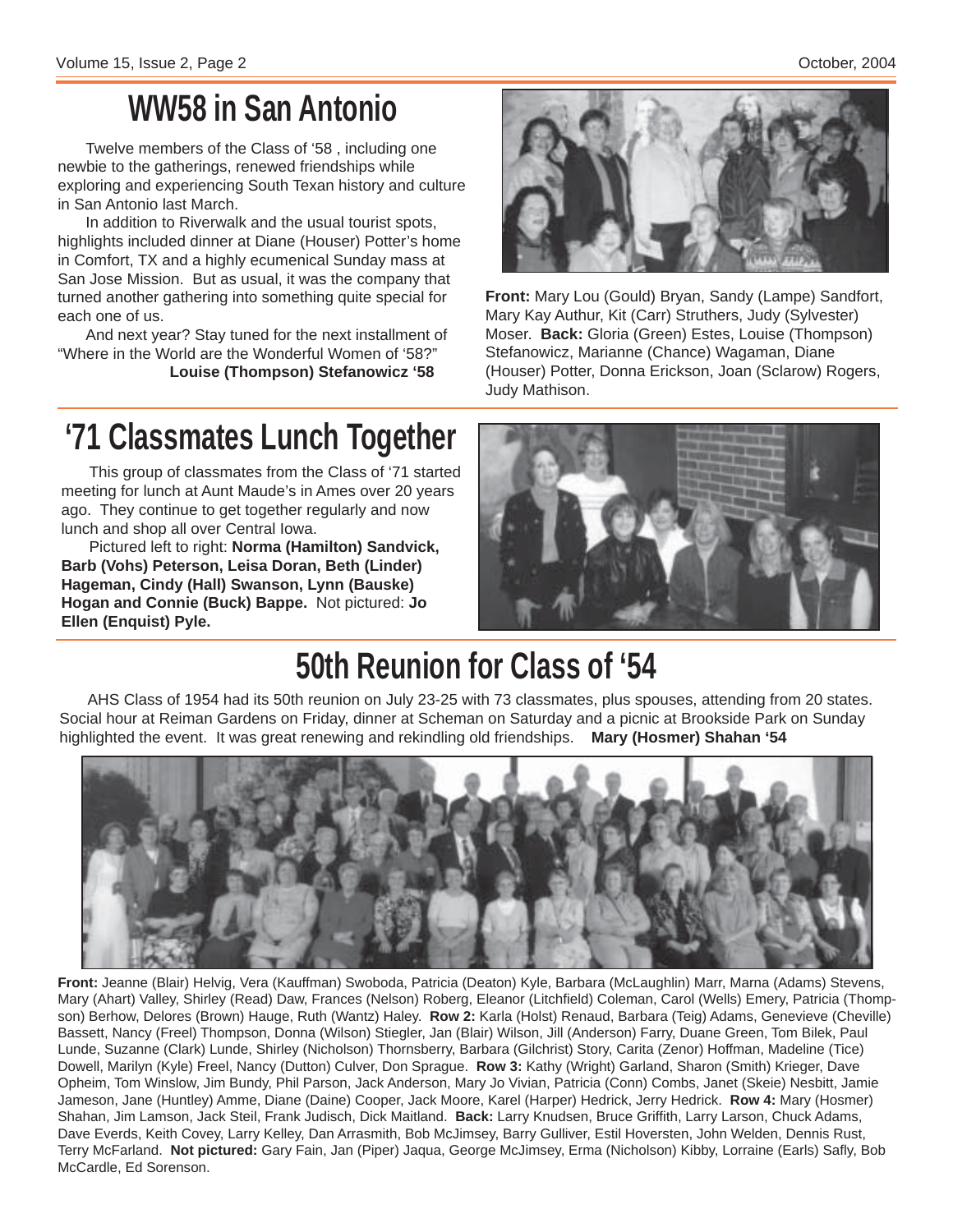## **High Tea in Davenport?**

Only in Iowa for: **Mary Frances (Whitley) Larson, Phyllis (Thompson) Harris, Betty (Anderson) Foster, Pat (McKee) Robison, Carolyn**



**(Mitchell) Stewart, Alyce (Miller) Bailey, and Lois Thomas,** all from the class of '45.

### **10 Year Reunion for '94**

The Class of 1994 held a 10 year class reunion on July 17th at Moore Memorial Park in Ames. Left to right: **Mae Kline, Josh Dobbs, Emily Barta**



# **On the Road Again** veterans, lest we forget."



Pictured on the North rim of the Grand Canyon in June 2004 are **Curt Houge '61, Carol (Carmean) Houge '64, Pam (Breckenridge) Scandrett '69, Lyle Scandrett '69, Steve Risdal '65** and **Gary Clem '61.**

### **Memorial Day in Ames**



**Lt. Col. Dan Devine '83** gave the Memorial Day Address in Ames at the Ames Municipal Cemetery this year. He said some people live an entire lifetime and wonder if they have made a difference. "Ames veterans don't need to wonder," Devine said. He talked of how Ames' veterans made a difference eveywhere they went. "Boys and girls in Iraq are able to go back to their schools for the first time in 30 years," Devine said.

Devine concluded his address by saying veterans are the ones who showed the world that Americans can lend a helping hand. He said, "We are here today to honor these

## **Upcoming Reunions**

 **1966** June 23-25, 2006 Contact Kathy Svec

 **1980** July 17-19, 2005 Contact Clay Gurganus Gurganus@team-national.com Cathi (Adams) Hunt dchunt208@earthlink.net

#### **check www.ahsalum.org for more details**

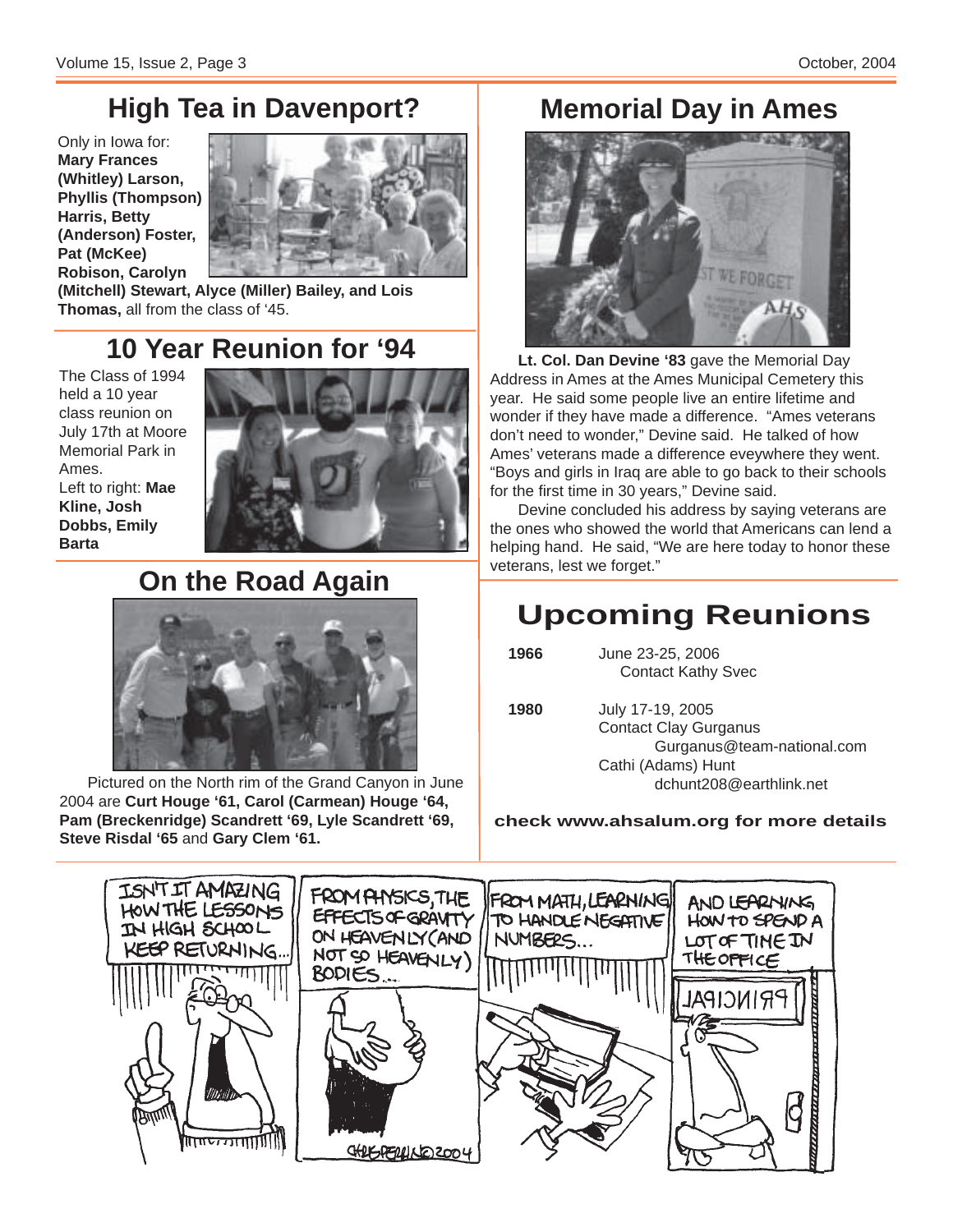### **Memorials**

The Ames High School Alumni Association has received the following memorials since the last newsletter. Memorial funds go into the Memorial Scholarship Fund for AHS seniors.

### In memory of

**Nancy (Houge) Hadaway, '68** by Patricia (Hadaway) Lowe '71

In memory of **Dorothy (Dailey) Clark '45** by Russell M. Clark

In memory of **Dwight L. Smith** by Melba (Smith) Olson '74 Nicole Olson '00 Lindsey Olson '03

In memory of **Richard D. Hall '49** by Wayne W. Brown '49

In memory of **Father Tom Maney '43** by James & Dionne McElroy

In memory of **Oma (Lidell) Smith '45** by Robert '45 & Mary (Buck) Tilden '45

In memory of **Cornelia "Nike" (Lindstrom) Buck '42** by Eugene S. Lindstrom '40

In memory of **Elden R. Nehring '53** by Evelyn M. Crabtree '52

In memory of **Glen "Buzz" Leland '37** by Roy W. Layman '37

In memory of **Max L. Olive '37** by Roy W. Layman '37

In memory of **Craig H. Jordan '70** by Kim Jordan

In memory of **Teri J. Wilson '74** by Teri (Samson) Prochaska '88

### **Some Have Left Us**

The following alumni are known to have died in recent years. Those listed in previous newsletters are omitted here. Some information is incomplete. If you have more information or unreported deaths, please advise the AHSAA. **A complete listing of all known deceased alumni is available at www.ahsalum.org.**

| <b>Class</b> | <b>Name</b>                             | Date of Death | <b>Place of Death</b> |
|--------------|-----------------------------------------|---------------|-----------------------|
| 1927         | Gottfried, Jacob Baer                   | 12-8-2003     | San Diego, Calif.     |
| 1929         | Jennings, Signe (Esval)                 | 9-18-2001     | ?                     |
| 1929         | Kelley, Clinton G.                      | 8-14-2004     | Boone, Iowa           |
| 1930         | Eckhoff, Audrey L. (Taylor)             | 7-3-2004      | Gering, Neb.          |
| 1930         | Yarger, Lillian (Logsdon)               | 7-20-2004     | Boone, Iowa           |
| 1932         | Howard, Frances Feryl (Boyd)            | 9-14-2003     | Anaheim, Calif.       |
| 1931         | Andrew, Carl B.                         | 6-16-2004     | Maple Grove, Minn.    |
| 1932         | Larson, Bernice F. (Clobridge)          | 7-19-2004     | Ames, Iowa            |
| 1932         | Todd, W. Fred                           | 1-27-1988     | Cedar Rapids, Iowa    |
| 1935         | Cain, Betty Jean (Swanson)              | 5-15-2004     | San Diego, Calif.     |
| 1935         | Eddy, Barbara Jane (Nelson)             | 6-12-2004     | Des Moines, Iowa      |
| 1935         | Whitfield, William Russell Jr.          | 8-11-2003     | Selin, Mich.          |
| 1936         | Gibson, Thelma W. (Inman)               | 6-23-2004     | Long Beach, Calif.    |
| 1936         | Hibbs, Maytha Louisa (Lowman) 9-18-2004 |               | Cedar Rapids, Iowa    |
| 1936         | Thayer, Frances Irene (Sutter)          | 5-28-2004     | Des Moines, Iowa      |
| 1937         | Peet, William Hartwell, Jr.             | 7-8-2004      | Nevada, Iowa          |
| 1937         | Pellisier, Ruth Ilene (Crump)           | 7-3-2004      | Nevada, Iowa          |
| 1938         | Virtue, Helen (Nicol)                   | 5-19-2003     | ?                     |
| 1939         | Brown, Hazel Ruth (Spicer)              | 4-14-1998     | Des Moines, Iowa      |
| 1939         | Gertsen, Gayle Juanita (Satre)          | 1-24-2002     | Zearing, Iowa         |
| 1939         | Hoyt, Harold Newman                     | 6-23-2004     | Geneva, III.          |
| 1939         | Poirier, Betty E. (Yeomans)             | 6-17-2004     | Battle Creek, Mich.   |
| 1939         | <b>Rinehart, Robert Ward</b>            | 5-16-2004     | Sacramento, Calif.    |
| 1939         | Ronningen, Otto Vick                    | 4-8-2004      | Minneapolis, Minn.    |
| 1940         | Greene, Guy Shepard                     | 5-31-2003     | Tucson, Ariz.         |
| 1940         | Lavelle, Robert E.                      | 7-10-2004     | Olympia Field, III.   |

In memory of **Mary (Dresser) Taylor '61** by Lloyd Dresser Family

For the Scholarship Fund by Kristen (Fawcett) King '74

In memory of **Marj (Aikman) Johnson '44** by Trudy (Becker) Sample '44

In memory of **The fallen men and women in uniform who stood in harms way to protect our great nation.** by Eric Gleason '79

In memory of **Oma (Lidell) Smith '45** by Mary Frances (Whitley) Larson '45

In memory of **Bill Pelz** by Debra (Pelz) Makol '76

In memory of **Father Tom Maney '43** by J. Theodore "Ted" Hartman '43

In memory of **Joan L. Ferguson '68** by Diane K. Soper '68

In memory of **Richard D. Hall '49** by Jerry Ersland '49

In memory of **Marylee (Rushing) Vifquain '47** by Elaine (Vifquain) Bath '47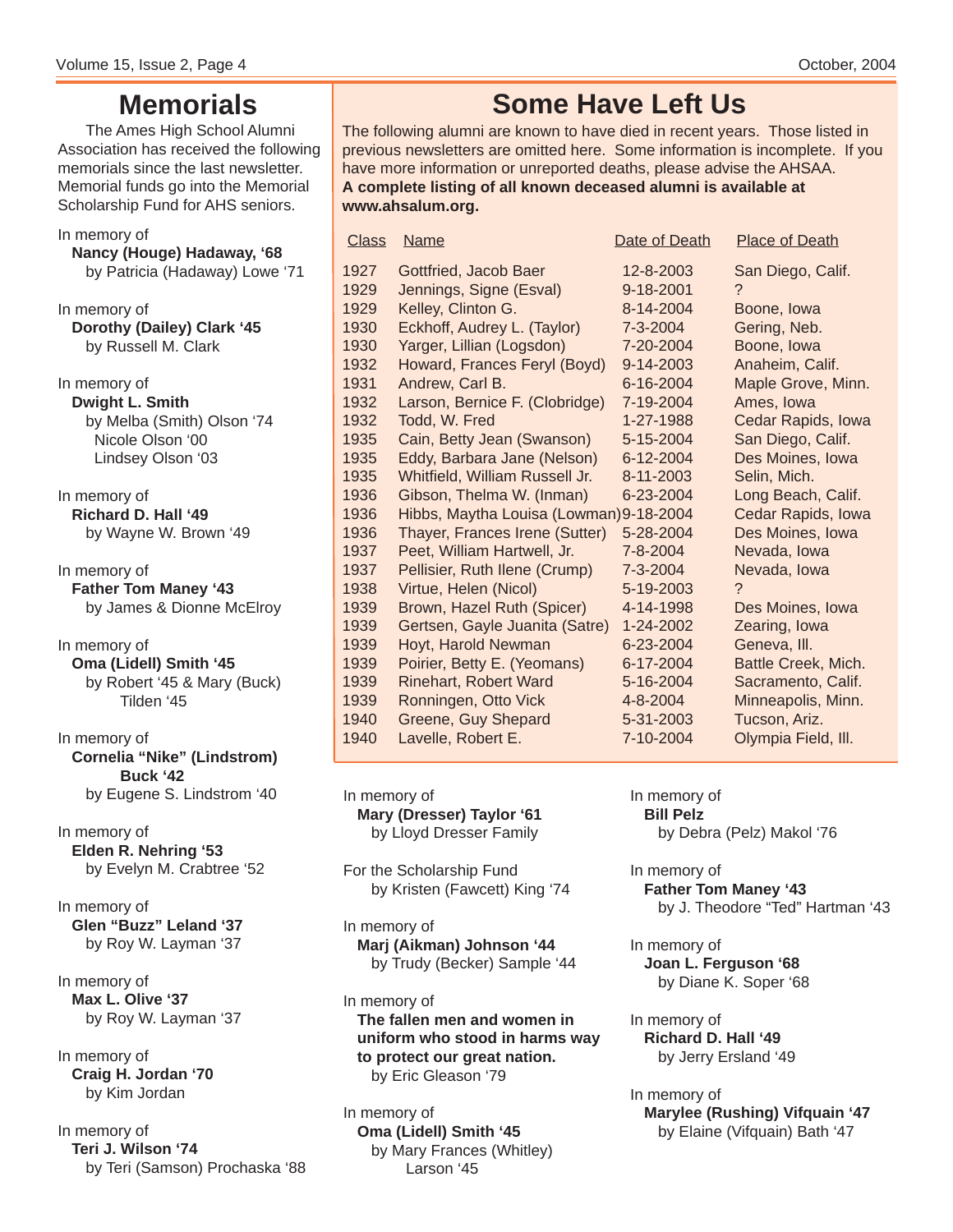### **Some Have Left Us (cont.)**

| <b>Class</b> | <b>Name</b>                    | Date of Death  | <b>Place of Death</b>       |
|--------------|--------------------------------|----------------|-----------------------------|
| 1940         | Levine, Margaret 'Peggy' (Fox) | 3-5-2003       | Kahulai, Hawaii             |
| 1941         | <b>Conroy, Mary Denise</b>     | 3-6-2002       | Des Moines, Iowa            |
| 1941         | DeHoet, Leonard                | 8-25-2004      | Iowa City, Iowa             |
| 1942         | <b>Chesling, Laurence Dale</b> | 1-24-2004      | Fort Dodge, Iowa            |
| 1942         | Holdener, Patricia (Hovde)     | $3 - 1 - 2004$ | Tucson, Ariz.               |
| 1943         | Rauch, Virginia Colleen (Town) | 4-2-2004       | Elk Grove Village, III.     |
| 1947         | Vifquain, Mary Lee (Rushing)   | 6-21-2004      | Danville, Ky.               |
| 1950         | Corbin, Otis DeWayne           | 2-20-2003      | Ames, Iowa                  |
| 1951         | Kennedy, Samuel Wayne          | 12-6-2003      | Gresham, Ore.               |
| 1951         | Kingkade, Ethel Mae (Thompson) |                |                             |
|              |                                | 6-21-2001      | Big Lake, Minn.             |
| 1951         | Lane, Paul L.                  | 7-22-2004      | Marshalltown, Iowa          |
| 1953         | Ross, Richard William          | 7-9-2004       | Ames. Iowa                  |
| 1956         | Hill, Janet Terrel (Gilreath)  | 5-19-2004      | <b>New Braunfels, Texas</b> |
| 1957         | Gorman, Edward James 'Jim'     | $9 - 8 - 2004$ | Ames, Iowa                  |
| 1960         | Green, Paul Wayne              | $6 - 2 - 2004$ | Ames, Iowa                  |
| 1961         | Hevlin, Carolyn Mae (Barber)   | 12-15-2003     | Corydon, Iowa               |
| 1962         | Jackson, William L.            | 5-22-2004      | Albuquerque, N. Mex.        |
| 1962         | Jones, Charles Albert          | 7-5-2004       | Gilbert, Iowa               |
| 1962         | Whitesell, Gary P.             | 12-18-2003     | Mason City, Iowa            |
| 1969         | Garbe, Elaine Lois (Tadloc k)  | 4-24-2004      | Columbia, S.C.              |
| 1969         | Sandve, Bruce Allen            | 6-30-2004      | Phoenix, Ariz.              |
| 1972         | Simmons, Nancy Rae (Picht)     | 6-25-2004      | Augusta, Ga.                |
| 1973         | Davis, Bruce Gerald            | 6-4-2004       | Chicago, III.               |
| 1974         | Kellogg, Jeffrey Brian         | 5-23-2004      | New Hampton, Iowa           |
| 1978         | Woods, Anne Michelle (Hulse)   | 9-9-2004       | Ames, Iowa                  |
| 1991         | <b>Oshel, Timothy Patrick</b>  | 8-2-2004       | Mankato, Minn.              |
| <b>Staff</b> | James, Edna (Kraft)            | $2 - 1 - 2001$ | Sun City, Ariz.             |
|              |                                |                |                             |

In memory of **Margaret (Hirschburg) Entman '57** by Ben King '57

In memory of **Robert L. Bartley '55** by David '57 and Sylvia Rex

In memory of **Oma (Lidell) Smith '45** by Carolyn (Mitchell) Stewart '45

In memory of **James L. Mullica '52** by J. Fred Allen '52

In memory of **Larry Chesling '42** by Marian (Chesling) Sjurson '46

In memory of **Richard W. Ross '53** by Charles '53 & Neala Benson For the Scholarship Fund by Terry B. Carroll '73

For the Scholarship Fund by Flossie Morrison '39

In memory of **Deceased Class of 1952** by W. Guy Fox '52

In memory of **Richard W. Ross '53** by Jack '49 & Barbara (Teig) '54 Adams

In memory of **Richard W. Ross '53** by Jean (Sevey) Buck '53

In memory of **George B. Grider '41** by Howard G. Grider '43

## **Retiring Teachers Give Final Farewell**

Retirements at Ames High School this year, took away eight people who have collectively served 111 years at AHS.

"I am getting old so I decided to retire," said English teacher **Al Jerdee**, who has worked in the Ames School Districk for 18 years as both counselor and teacher. "I want to quit while I am still breathing and can enjoy my retirement."

"It's time for a change," **Sharon Morford** of the special needs department said. After 29 years in education (19 of them in Ames), Morford plans to travel, concentrate on projects at home and enjoy her hobbies.

Physics teacher **Mike Petersen**, who taught at Ames for 24 years, plans to catch up on activities he put aside for two decades.

**Bob Gibbons** is retiring after 27 years at AHS. "I have no intention of quitting teaching or science. I'm just moving on to a new setting," he said. Continuing to direct the Story County Conservation Corp will keep him busy as well as playing pipe organ for his church and enjoying his children (all AHS alumni) and grandchildren.

Math teacher **Warren Lofgren** is leaving Ames to teach in Ankeny. Also leaving is **Otto Faaborg** and **Pat Hatfield**.

> **Beth McKiernan The Web, staff reporter**

# **A Reminder**

Remember to send to the AHSAA:

- \* name and address changes
- \* death information
- \* reunion dates
- \* alumni accomplishments
- \* Spirits or any other high school memorabilia that need a home
- \* names for Distinguished and Honorary Alumni Awards
- \* ideas about projects that the AHSAA can be involved in

See page 12 for how to contact the AHSAA. Thank you!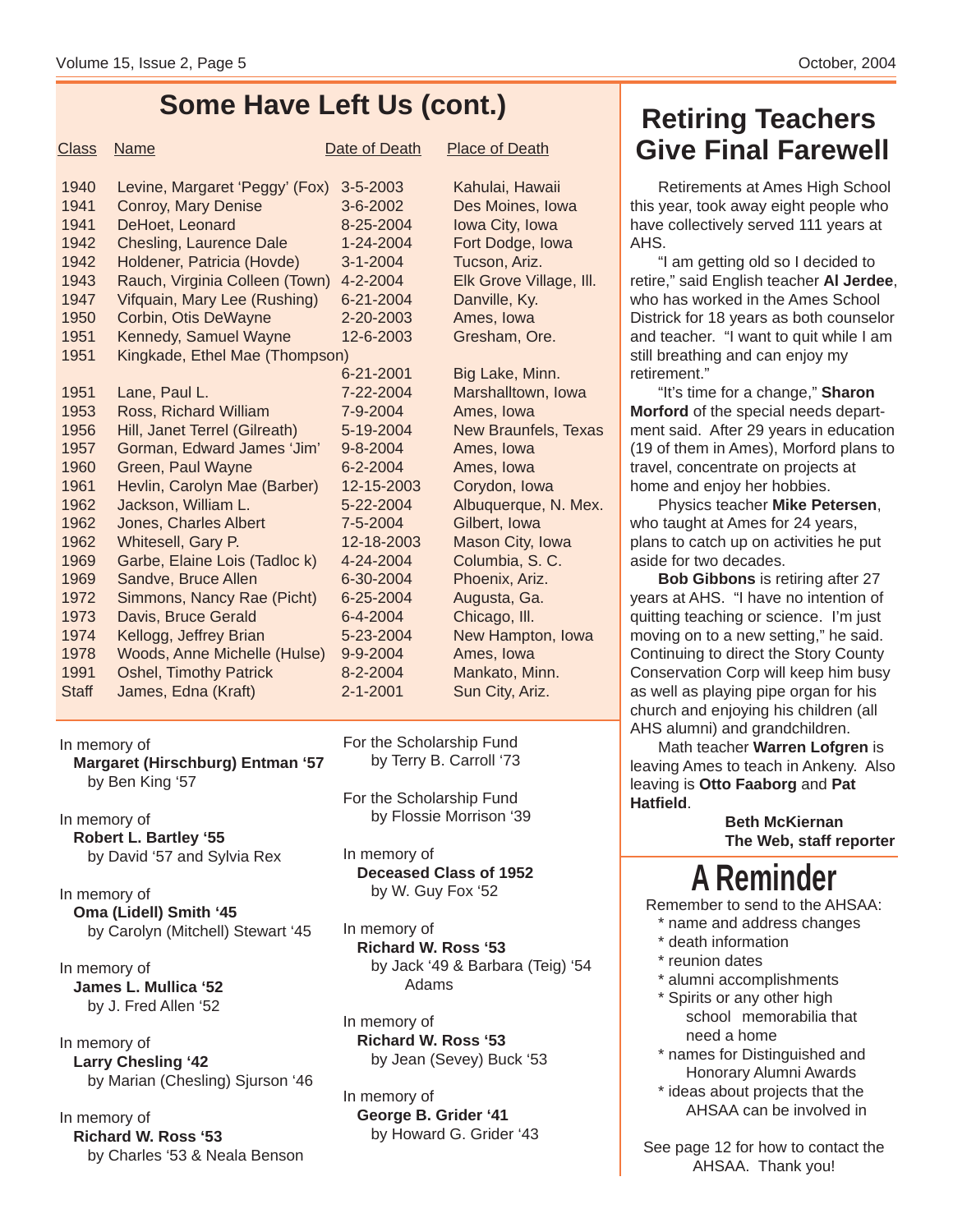# **Alumni Still Aiming High**

**Ada Hayden '04 (that's 1904)** will forever be honored in Ames since the dedication of Ada Hayden Park in north Ames this summer. She was also an Iowa State University graduate, its first female Ph.D. recipient and one of its longserving employees. The new park was once Hallett's Quarry and now is a 450 acre park with a 130 acre lake, 3 miles of paved paths, picnicking, fishing and boat docks. Ada Hayden took pleasure in the area throughout her entire life. She not only played there as a child, but grew up to take her botany students on field trips to the prairie. "It's very fitting that this park bears her name," said Iowa State University President Greg Goeffrey. Visit the Ames web page at www.city.ames.ia.us for more information on Ada Hayden and the new park.

**Jami Simon '76** has recently received a 2004 Puffin Foundation Grant for her Joy of Reading Play Series. She was also recently notified of being listed in Marquis' Who's Who of American Women for the second time.

**Mark Tod Kislingbury '81** recently broke a world record that had stood for 82 years: court reporting. Kislingbury earned a spot in the Guiness Book of World Records by transcribing 360 words per minute on a stenotype machine and made only 10 mistakes. The old record was 350 words per minute. He is considered one of the best in the world at a specialized type of high-speed stenography called "realtime" and has published a book on the subject of realtime reporting.



**Leo Lawler '53** and **Farwell Brown '29,** recognized as the designated historian for Ames, joined forces to lead the Ames 2004 revived July Fourth Parade down Main Street. Lawler (in the passenger seat ) secured the loan of this 1953 Buick from Roger Volker (driver) and convinced Brown and his wife (in the back seat) to serve as Parade Marshals. They all rode in the convertible before thousands of parade watchers. The parade had not been held in Ames for 29 years; however, its success this year guarantees its return next year.

**Lynne (Beese) Calame '65** was recently honored by the Utah School Nurse Association, as Utah School Nurse of the Year. She has mentored nursing and medical students from the University of Utah and has served on the University College of Nursing Alumni Board as a board member and president. Before the 2002 Salt Lake City Winter Olympic Games, Lynne served as the co-chair of the Utah Nurses Olympic Committee. During the Olympics, she worked for the Medical Services drug testing athletes.

**Connie (Martin) Vaclav '76** was named one of Ames' 2004 Unsung Heroes. She was nominated by Jean Kresse, Ames Education Foundation Development Director. The award, sponsored by the Ames Tribune, is given annually to several area volunteers. Vaclav was recognized for her volunteering time given to St. Cecilia School and to the Ames High School Alumni Association.



**Jennifer Harner '92**

recently graduated summa cum laude from Duke Divinity School. She is commissioned as a probationary elder by the Florida Conference of the United Methodist Church and is the pastor of First United Methodist Church in Pahokee, Florida.

**Nate Staniforth '01**, magician, recently finished a tour promoting his debut DVD "Spellbinder." The DVD features Staniforth performing magic in the halls of Ames High School and for large groups in Iowa City. The tour took him from Ames to Kansas City, to Hollywood and to Los Angeles. The DVD is available at Big Table Books in Ames or through ellusionist.com.

**Erin Martin '01** is a top volleyball player for the University of Minnesota's No. 1 ranked team. She is second in the nation with 240 kills and has over 1,000 career kills. She recently set a new school record with 26 kills in a three-game sweep. As a senior at Ames High School, Martin powered her team to a CIML Iowa Conference crown and a berth in the state volleyball tournament.

**Melinda Heitzman '04** was selected to be a member of Oklahoma City University's renowned American Spirit Dance Company. This is the university's professional international touring dance performance company. Heitzman is attending Oklahoma City University's School of Dance and Performing Arts on both an academic and dance scholarship.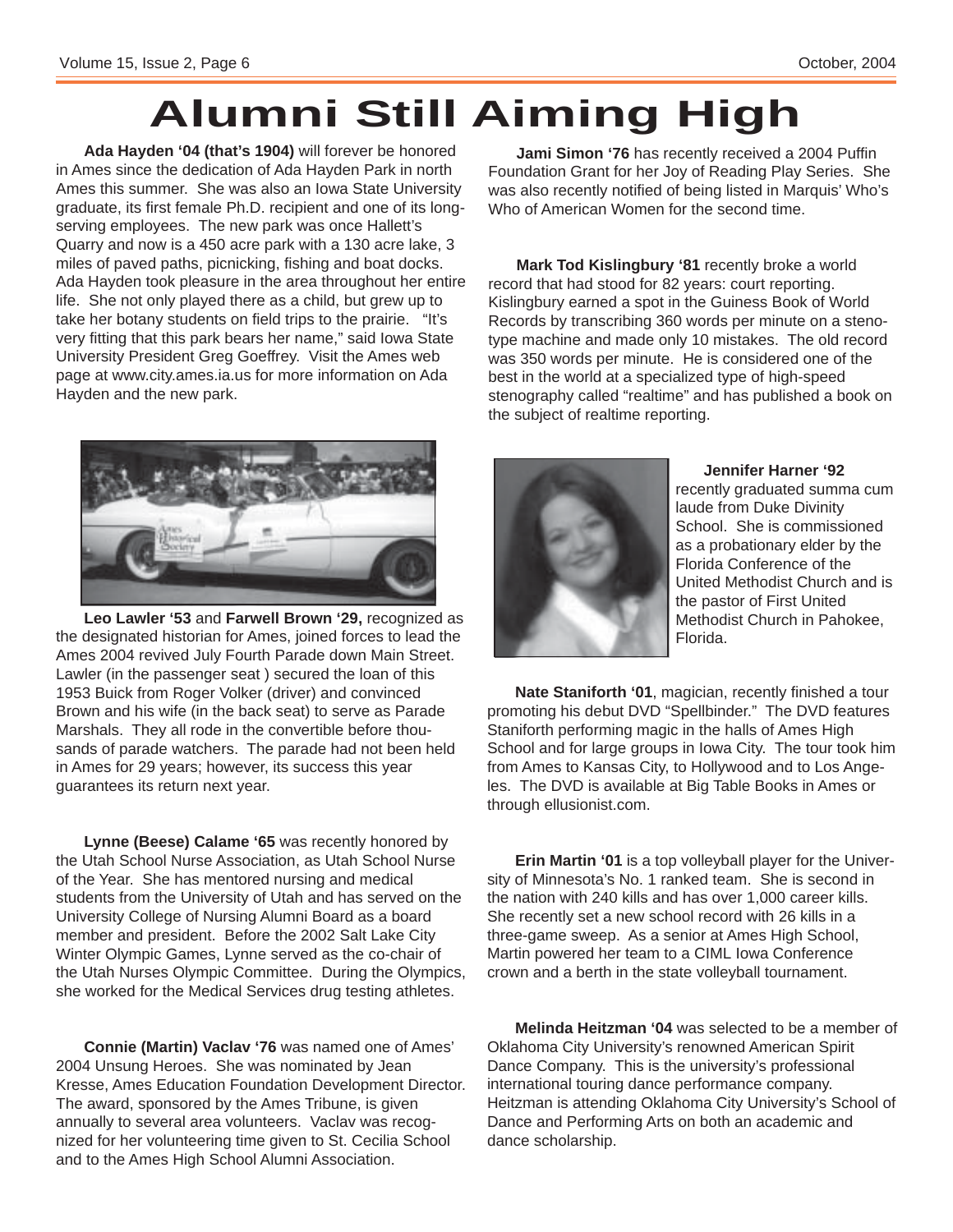Ξ

Ξ

|                                                                                                                                                                                                         | <u>Membership Blank Membership Blank</u>                                                                                                                                                           | <u>Membership Blank</u>                                                                                                                                                          | <b>Membership Blank</b>                                                                                                                              |
|---------------------------------------------------------------------------------------------------------------------------------------------------------------------------------------------------------|----------------------------------------------------------------------------------------------------------------------------------------------------------------------------------------------------|----------------------------------------------------------------------------------------------------------------------------------------------------------------------------------|------------------------------------------------------------------------------------------------------------------------------------------------------|
|                                                                                                                                                                                                         | Mail to Ames High School Alumni Association, 1921 Ames High Drive, Ames, IA, 50010. Make checks payable to AHSAA.                                                                                  |                                                                                                                                                                                  |                                                                                                                                                      |
| Please circle membership dues enclosed:                                                                                                                                                                 | 1 year - \$6.00                                                                                                                                                                                    |                                                                                                                                                                                  | 2 years - \$11.00 3 years - \$15.00                                                                                                                  |
| Additional Donation enclosed: \$                                                                                                                                                                        |                                                                                                                                                                                                    | Memorial enclosed: \$                                                                                                                                                            |                                                                                                                                                      |
|                                                                                                                                                                                                         |                                                                                                                                                                                                    |                                                                                                                                                                                  | Graduation Year: ___________                                                                                                                         |
|                                                                                                                                                                                                         |                                                                                                                                                                                                    |                                                                                                                                                                                  | Graduation Num: ___________                                                                                                                          |
|                                                                                                                                                                                                         |                                                                                                                                                                                                    |                                                                                                                                                                                  | (first number on name label)                                                                                                                         |
|                                                                                                                                                                                                         |                                                                                                                                                                                                    |                                                                                                                                                                                  |                                                                                                                                                      |
|                                                                                                                                                                                                         |                                                                                                                                                                                                    |                                                                                                                                                                                  |                                                                                                                                                      |
|                                                                                                                                                                                                         |                                                                                                                                                                                                    |                                                                                                                                                                                  |                                                                                                                                                      |
|                                                                                                                                                                                                         |                                                                                                                                                                                                    |                                                                                                                                                                                  |                                                                                                                                                      |
|                                                                                                                                                                                                         |                                                                                                                                                                                                    |                                                                                                                                                                                  |                                                                                                                                                      |
|                                                                                                                                                                                                         |                                                                                                                                                                                                    |                                                                                                                                                                                  |                                                                                                                                                      |
|                                                                                                                                                                                                         |                                                                                                                                                                                                    |                                                                                                                                                                                  |                                                                                                                                                      |
|                                                                                                                                                                                                         | ,我们就会在这里的,我们就会在这里的,我们就会在这里,我们就会在这里的时候,我们就会在这里,我们就会在这里的时候,我们就会在这里,我们就会在这里的时候,我们就会<br>Suggestions / comments for the AHAA (special events, newsletter ideas, anything): ____________________________ |                                                                                                                                                                                  |                                                                                                                                                      |
|                                                                                                                                                                                                         |                                                                                                                                                                                                    |                                                                                                                                                                                  |                                                                                                                                                      |
| <b>Book Order Form</b>                                                                                                                                                                                  | <b>Book Order Form</b>                                                                                                                                                                             | <b>Book Order Form</b>                                                                                                                                                           | <b>Book Order Form</b>                                                                                                                               |
|                                                                                                                                                                                                         | Mail to Ames High School Alumni Association, 1921 Ames High Drive, Ames, IA, 50010. Make checks payable to AHSAA.                                                                                  |                                                                                                                                                                                  |                                                                                                                                                      |
|                                                                                                                                                                                                         |                                                                                                                                                                                                    |                                                                                                                                                                                  | Graduation Year: Entertainment of the Control                                                                                                        |
|                                                                                                                                                                                                         | Address: Address:                                                                                                                                                                                  |                                                                                                                                                                                  |                                                                                                                                                      |
| *** 2001 Ames High School Alumni Directory ***<br>"Ames-From Marsh to Modern City" by Farwell Brown<br>"Ames in Word and Picture" by Farwell Brown<br>"Ames-Tales from Two Old Timers" by Farwell Brown | (Includes pictures from every Spirit from 1920-2000.)<br>"Ames-A Ride Through Town on the Dinky" by Farwell Brown                                                                                  | qty: x \$10.00  subtotal<br>**Special** no postage for directory<br>qty: x \$20.00  subtotal<br>qty: x \$20.00  subtotal<br>qty: x \$20.00  subtotal<br>qty: x \$20.00  subtotal | <b>CONTRACTOR</b><br><b>CONTRACTOR</b><br><u> 1999 - Jan Barnett, fransk politiker (</u><br><u> 1989 - Jan James James Barnett, fransk politik (</u> |
| "Once Upon A Time" by I.W. (Red) Milliken                                                                                                                                                               |                                                                                                                                                                                                    | qty: ______ x \$20.00  subtotal                                                                                                                                                  | <u> 1989 - Jan James James Barnett, fransk politik (</u><br><u> 1999 - Johann Barnett, fransk politiker</u>                                          |
|                                                                                                                                                                                                         | add \$4.00 postage for each book ordered (free postage for directory):                                                                                                                             | (\$8.00 max for postage)                                                                                                                                                         | <u> 1999 - Johann Barn, mars ar breith</u><br><b>TOTAL</b>                                                                                           |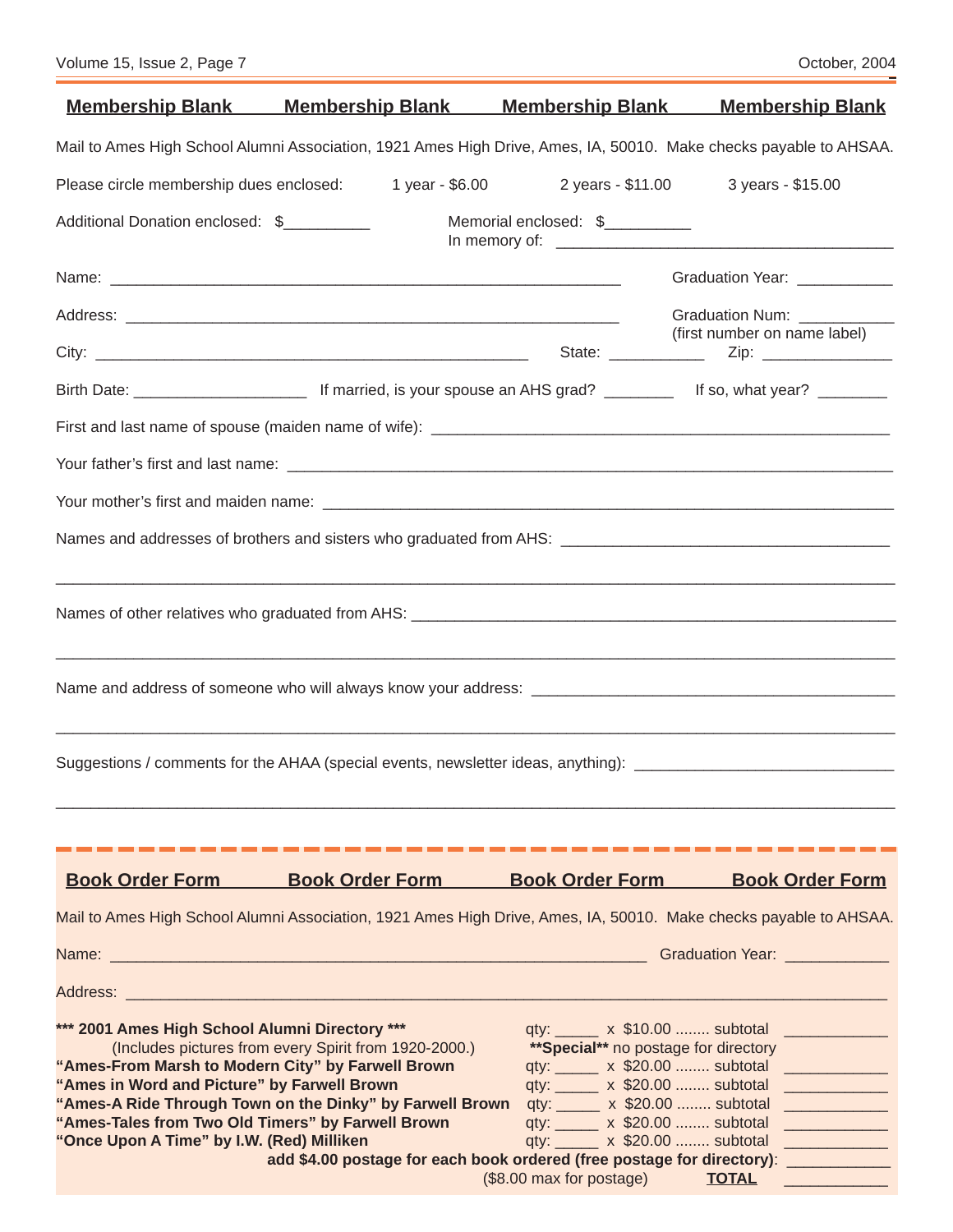#### Volume 15, Issue 2, Page 8 **October, 2004** Column 2004 2004

1919 Reis, Gertrude Almeda 1921 Taylor, Nelle M. 1922 Caul, Phillis Faye 1922 Douglass, Irwin E. 1925 Allen, Lyle Ambrose 1925 Knapp, F. Raymond 1927 Guthrie, Jean 1927 Peck, Helen 1928 Bisone, Virginia 1928 Cox, Edith 1928 Hearn, Pauline 1928 Herrmann, Martha 1928 Hoxie, Louise 1928 Kopf, Eleanor 1928 Moore, Helen G. 1928 Morrison, Dale 1928 Morrison, Gale 1928 Turner, Mildred 1929 Baker, Leone 1929 Campbell, Phyllis 1929 Gehringer, Dorothy 1929 Jensen, Ephram 1929 Miller, Sam 1929 Neeman, Tait 1929 Smith, Dorothy 1929 Thomas, Elsie 1929 Treon, Elva 1930 Carpenter, Carol 1930 Cowdry, Norma 1930 Lytle, Jeanette 1930 Mcdonald, Thomas 1931 Heuerman, Mildred 1931 Lenhart, Harriet R. 1931 McKinley, Earl 1932 Creighton, Ruth 1932 Critzman, Carol R. 1932 Dickeson, James Merle 1932 Homan, Marjorie F. 1932 Howard, Dorothy M. 1932 Mills, Alice Pattee 1933 Dixon, H. Maynard 1933 Gonder, Margaret Ellen 1933 Griffith, John Martien 1933 Hunt, Esther I. 1933 Poulos, Louis T. 1933 Wearth, Frances L. 1934 Agard, Esther E. 1934 Armstrong, Elsie Fronsdahl 1934 Conn, Delorus 1934 Cowan, Loretta M. 1934 Farber, John L. 1934 Gill, Irene B. 1934 McVey, Maxine Amelia 1934 Parks, Kathryn Alice 1934 Peel, Kathryn Jane 1934 Viggers, Virginia Frances 1935 Jewett, Howard 1935 Smith, Betty R. 1936 Shedd, Robert K. 1937 Nordeen, Lois O. J. 1937 Umble, Ruth Irene 1937 Wildman, Josephine Grace 1938 Beach, Harold 1938 Burkhardt, Bertha M. 1938 Cronan, Geraldine R. 1938 Gastrock, Edalee Esther 1938 Woosley, Dorothy 1939 Bland, Celia Mae 1939 Browne, Josephine May 1939 Curtis, Reiley 1939 Hayes, Patricia Lea 1939 Klos, Catherine May 1939 Reeves, Patricia Mae 1939 Sussman, Betty 1939 Woollard, Grace Adelaide 1940 Hall, Carlyle Jennings 1940 Hensler, Norma Jeanne 1940 Hubbard, Marjorie R. 1940 King, Mary Elsie 1940 Knight, Jeanne L. 1940 Turner, Janet Louise 1941 Benton, Jean 1941 Burdick, Dorothy Irene 1941 Burk, Marion 1941 Combs, Mary Jean 1941 Cook, Dorothy Mae 1941 Landers, Dolores 1941 Remley, Joan Elizabeth 1941 Wetter, Ruth Frances 1942 Fry, George 1943 Hanline, Avice M. 1943 Williams, Betty Jean 1944 Kinzer, Carlyle 1944 Mccormack, William 1944 Thomsen, Erlene 1945 Butters, Lauren 1945 Jefferson, Gordon 1945 Penna, Betty Jo 1945 Schneider, William H. 1945 Thurmond, Frances Olive 1946 Nolta, Yvonne Marie 1946 Rhodes, William Sydney 1948 Altemeier, Mary Louise 1948 Cole, Lois Evelyn 1948 Lawrence, Robert W.

1948 Schaefer, Vernon Herbert 1949 Carpenter, Norma Jean 1949 Rahamer, Doris Loriene 1950 Carpenter, Betty Jo 1951 Nadorff, Rita Mary 1953 Davis, Gordon L. 1953 Gibson, Patricia E. 1953 Peterson, Kenneth E. 1953 Wilson, Janet Gayle 1955 Wilson, Suite 1957 King, Ronald Earl 1957 Larsen, Maurine Carol 1959 Poole, Carey E. 1960 Bush, Ronald C. 1961 Ray, Robert Luther 1961 Wright, Sharon Kay 1962 Dawson, Sally Jo 1962 Pirtle, Dianna May 1963 Bonanate, Giovanni 1963 Crain, Jean Elizabeth 1963 Gray, Carolyn S. 1963 Peterson, Stephen John 1964 Caquelin, Robert William 1964 Conner, Rose Marie 1964 Cross, David Lynn 1964 Good, Marlene Kay 1964 Johnson, La Dawn 1964 Keisler, Ann Miller 1964 Wright, James George 1965 Bennett, Danny Eugene 1965 Horn, Judith A. 1965 Pohl, Katherine E. 1965 Strickland, Michael J. 1966 Hutchison, Jay Bryson 1966 Johnson, Donna Marie 1966 Myers, Claudia Marie 1967 Gibbs, Richard Dale 1967 Hutchison, Lynn Rae 1967 Johnson, Marsha Rae 1967 Pace, Steven Donald 1967 Smith, Karen Ann 1968 Connor, Ann Louise 1968 Dohrmann, Elfi Monika 1968 Evans, Barbara Jean 1968 Hickman, Kathryn Anne 1968 Hickman, Marsha Lyn 1968 Lee, Donetta Jean 1968 Miller, Paul Hesse 1968 Schmidt, Charlotte 1968 Weigel, Thomas Ernest 1969 Bruton, Renee Leah 1969 Dunleavy, Linda Joann 1969 Page, Cynthia Carole 1969 Zehngraff, Pia 1970 Aulin, Eva Christina 1970 Buchman, Cherie June 1970 Gomez, Patricia Bedoya De 1970 Hird, Marilyn Virginia 1970 Jarvis, Joyce Murry 1970 Marjanovich, Mashenka Stevan 1970 Moore, John Thomas 1970 Schmidt, Christian 1970 Zurheide, Ruth 1971 Barnard, Ruth Anna 1971 Decampos, Regina Marcia Antunes 1971 Gray, John Robert 1971 Hale, Teresa Ann 1971 Henderson, Jamie Lee 1971 Moldenhauer, Pamela Marie 1971 Moldenhauer, Roberta Lee 1971 Moreau, Alain 1972 Chirapanda, Suthiruck 1972 Eklund, Lena 1972 Eugene, George S. 1972 Fisher, Marvin 1972 Iten, Ruth 1972 Ito, Norma Tiemi 1972 Kilberg, Debra Ann 1972 Linzenbold, Eva Ilona 1972 Rhoads, Mary Kathryn 1972 Thies, Kathryn Hurst 1973 Barnard, Mary Ilene 1973 Christenson, Ronald Curtis 1973 Davis, Donald Eldon 1973 Davis, Ronald Dale 1974 Eugene, Mary 1974 Johnson, Kristie Lee 1974 Neptune, Jacqueline Francoise 1974 Sherod, Diane Kay 1975 Bell, Keith Harold 1975 Bhimani, Muhammad, Akbarali 1975 Bulkley, Teresa 1975 Hall, Jadie J. 1975 Hess, Brenda Kay 1975 Lepage, Diana Blanche Francoise 1975 Miller, Christopher John 1976 Baena, Marly C.,Da Silveira 1976 Ghobadi, Fahimeh 1976 Knoll, Bonnie Lynn Lloyd 1976 Minaei, Mohammad Reza 1976 Moody, Angela Rose Farris 1976 Nilsson, Per Ingemar 1976 Sheikholeslami, Fariba 1977 Ahmadi, Parvin 1977 Eshaghzadeh, Alborz 1977 Eshaghzadeh, Roya

1977 Helland, Stephanie Dee 1977 Lockamy, Derek John 1977 Lynch, Kimberley Jean 1977 Mostajeran, Fatomeh 1977 Ochoa, Maria Lucia 1977 Runge, Sheryl Lynn 1977 Yamin, Simin 1978 Abbott, Scott Edward 1978 Howard, Zizi Telewoda Bia 1978 Irwin, Sharon Marie 1978 Jensen, Joni Marie 1978 Luke, Lisa Ann 1978 Piroozbakhsh, Ali 1978 Porheidar, Fatomeh 1978 Rafieha, Ali-Reza 1978 Rasolkhani, Mahwash 1978 Strand, Thomas R. 1978 Stuart, Harold Roger 1978 Wilcox, Joyce Eileen 1978 Zojaji, Shahrokh 1979 Ambrosy, Nan Lee 1979 Germain, Robert Eugene 1979 Hariri, Zainab Salem 1979 Kingery, Laura Mae 1979 Mahdavi, Muhammad Ali 1979 Messines, Anne 1979 Miller, Todd Lloyd 1979 Monibi, Rana 1979 Nayeri, Maryam Fatemi 1979 Peterson, V. Wayne 1979 Roberts, Mark Allen 1979 Sasso, Mohammed Sami 1979 Shahghasemi, Hojatollah Hojat 1979 Shojaeddini, Ahmad 1979 Tabesh, Ali Reza 1979 Wiese, Debra Anne 1980 Abbott, Lisa Elaine 1980 Al-Mansour, Khaled Sulaiman 1980 Borazjani, Amir 1980 Carlson, Cynthia Carol 1980 Conlon, Joseph Scott 1980 Hathcock, Galen Noel 1980 Hawthorne, Clark Wylie 1980 Monemi, Shahriar 1980 Pourabbas, Fariborz 1980 Power, John F. 1980 Razmpour, Bahman 1980 Sohrabian, Fereidoon 1980 Stuart, Kimberly Ann 1980 Troxel, Janice Ann 1981 Anderson, Jedd David 1981 Benson, Helen Louise 1981 Ficken, David William 1981 Huynh, Hue 1981 Huynh, Phat 1981 Jones, Brian Keith 1981 Kifel, Nasser Abdallah 1981 Laughlin, Elisa C. 1981 Nelson, Susan Denise 1981 Verser, Cynthia Carol 1982 Bailey, David Lee 1982 Carney, Daniel Gerald 1982 Doan, Diep Thi Ngoc 1982 Gaetano, Pamela Sue 1982 Isenberger, Kelly 1982 Johnson, Kerry Michael 1982 Ocadiz-Garcia, Elisa 1982 Ocadiz-Garcia, Silvia 1982 Twombley, Lisa Anne 1982 Weiss, Julianne 1982 Wilson, Mark D. 1982 Wilson, Robert Anthony 1982 Yanda, Jill Elizabeth 1982 Young, Lori Kaye 1983 Bortz, Elaine Marie 1983 Davis, Jeffrey Alan 1983 Dhanani, Aurangzeb A. 1983 Jordan, Todd R. 1983 Larson, Robert L. 1983 Morales, Carolina Urioste 1983 Pickles, Pennie Marie 1983 Ro, John Douglas 1983 Toth, Joseph 1984 Chambers, Glenn Allan 1984 Gaetano, Peter Jeffrey 1984 Grimm, Randy James 1984 Mitchell, Roberta Jo 1984 Nevins, Jennifer Christine 1984 Spraggins, Brian Keith 1984 Taylor, Jennifer 1984 Wilson, Samantha Jean 1985 Arnold, Charles Brent 1985 Ewing, Ingrid Leigh 1985 Liu, Quowona Peter 1985 Stout, Kenneth Darrel 1985 Toth, Agnes 1985 Trebes, Anja 1986 Andersin, Lars Georg 1986 Conley, David 1986 Havlin, Jeffry Lynn Jr. 1986 Moore, Scott Melvin 1986 Randall, Todd Alan 1986 Schlapia, David Douglas 1986 Stanford, James Norris 1986 Swanson, Christopher James 1986 Yates Karen, Margaret

1986 Yates, Mark Lawrence 1987 Coolbaugh, Suzanne Lynn 1987 Martin, Michael Richard 1987 Taher, Zafer Saef 1988 Baptiste, Corey Brian 1988 Westberg, Christian Lee 1988 Yom, Toeum 1989 Bryan, Stephanie Michelle 1989 Bucklin, Richard Allan 1989 Christensen, Wendy Patricia 1989 Chung, Dong Hee 1989 Gregory, Ronald Eugene 1989 Greimann, Amy Tu 1989 Lomantow, Judicia 1989 Mcdonald, Melissa Marie 1989 Saintcharles, Persephene Anne Debates 1989 Strable, Michelle Lynn 1989 Truong, Minh Lap 1990 Andrews, Christopher John 1990 Fashbaugh, Martin Jolian 1990 Homan, Dorie Anne 1990 Lee, Ty Van 1990 Royal, Kirsten Melanie 1990 Westbrook, Shannon Jo 1991 Chahal, Pramilla P. 1991 Long, Cynthia Kathryne 1991 Mardi, Dewantoro 1991 Sugiri, Punto Eribowo 1991 West, Addie Mae 1992 Barandiaran, Miguel Angel 1992 Chu,Jenny 1992 Hoekema,Eric Matthijs 1992 Kaczmarek, Jeffrey Thomas 1992 Madison, Jennifer Ann 1992 Millerbernd, Renee Anita 1992 Puspitasari, Nyoman Anie 1992 Wilson, Maurice E. 1993 Barandiaran, Luis Fernando 1993 Gardner, Jeffrey M. 1993 Johnson, Richard Lee 1993 Lang, Sherry Michelle 1993 Ray, Christene Ann 1993 Sloan, Steven Jon 1993 White, Jamison Ryan 1994 Beaman, Heather Leigh 1994 Darkoh-Ampem, Michael Ntiamoah 1994 Haynes, Melissa Ladd 1994 Mcdorman, Heather Elizabeth 1995 Adair, Nathan E. 1995 Asar, Asmaa Mohmed-Mahdy 1995 El-Dars, Sherine Ezz-El-Dine 1995 Fetty, Ola D. 1995 Steenbeke, Steven Patrick 1995 Westpfahl, Jeremy Scott 1995 Xi, Qian 1996 Estes, Kurt Dean 1996 Flores, Ana Catalina 1996 Hassel, Frank 1996 Hyun, Soung Hee 1996 Kruger, Adam W. 1996 McPherson, Jose Antonio 1996 Palmas, Ellie Helen 1996 Rodgers, Jeffrey Brian 1997 Christensen, Kate 1997 Hopper, Trevor Gene 1997 Jones, Marc Anthony 1997 Knapp, Toby Michael Ogram 1997 Milavec, Catherine M. 1997 Mosesova, Irina A. 1997 Mosesova, Sofia Alexandri 1997 Schutt, Jennifer Jean 1997 Scott, Bridgette Marie 1998 Bower, Tracy Dawn 1998 El-Khariby, Howaida Samir 1998 Farooq, Umer 1998 Meier, Michael Frank 1998 Milburn, Wendy 1998 Thevathath, Phornsack 1998 Thornton, Bryan Asher 1998 Umbaugh, Kelly Nocole 1998 Uribe, Marquez Carlos Alberto 1998 Vilmont, Adam Francis 1999 Ali, Lubna 1999 Azmeyesh, Jefer Seyed 1999 Gonzalez, Juan Sebastian Navas 1999 Grieshop, Caithlin Marie 1999 Lee, Kiwhoon 2000 Brewer, Patricia Ann 2000 Coleman, Peterline Georgiana 2000 Collazo, George Jessiey 2000 Madison, Cory Alan 2000 Malooly, Anthony Wilke 2000 Munn, Meggan Elizabeth 2000 Pedersen, Jeanne Marie 2000 Pietrangeli, Merchau Maria Valentina 2000 Watkins, Jordan Michael 2000 Yau, Szu-Mun 2000 Zheng, Oiyou 2001 Airhart, Michael Allan 2001 Bennett, Angela Bang Keul 2001 Chrystal, Jessica Jane 2001 Grady, Travis Dean 2001 Lightner, Autumn Raemonette 2001 Mercer, Shanna Kaye 2001 Sturm, Christopher 2001 Yau, Sze-May

### **Books Tell Ames' History**

The AHSAA continues to offer six books that describe the history of Ames in unique ways. All are full of pictures to spark your memories of school days at Ames High School. An order form for all books is on page 7.

A special is now available for the AHSAA Directory --- **Free Shipping!**

**AHSAA Directory**: Lists all alumni plus includes 52 pages of pictures from all Spirits from 1920-2000.

**Once Upon A Time** by I. W. (Red) Milliken '51: Highlights the 1950 AHS State Champion football team. Also, a delightful look at Ames in the 40's and 50's.

**Ames-From Marsh to Modern City** by Farwell Brown '29: A collection of nearly sixty stories about Ames.

**Ames in Word and Picture** by Farwell Brown '29: Further tales and personal memories.

**Ames-A Ride Through Town on the Dinkey** by Farwell Brown '29: contains 220 pictures.

**Ames-Tales from Two Old Timers** by Farwell Brown '29: Brown's newest book.

2002 Lee, Jessica 2002 Miller, Nicholas Richard 2002 Myers, Krystal D 2002 Roberts, Jeffrey Ant 2003 Kier, Garang Dut 2003 Luna-Vazquez, Emanuel 2003 Mercado-Ortega Pedro, Pablo 2003 Song, Yaeri 2003 Wilkins, Kathryn Sharmili 2004 Hewitt, Kevin Paul 2004 Komula, David Tyler 2004 McCane, Michael Tevell

**LOST TEACHERS** 34 Sherbon, Elizabeth 37 Hunter, Helen 37 Turner, J. Francis 42 Porter, Margaret 43 Menefee, Julia 44 Beattie, Harriett 44 Johnson, Kathryn 44 Kester, Florence 45 Kaplan, Esther 46 Beatty, Ann 46 Miller, Jean 46 Turner, Hubert 48 Laros, Eva 48 Turnbull, James 49 Boswell, Joan 49 Shaeffer, Mary Ellen 50 Witte, Diane 51 Evenson, James 53 Lehigh, Donald 54 Woods, Marian 56 Doyle, Mary Jean 59 Green, Annette 59 Roberts, Sharon 62 Cole, Donald C. 62 Lutz, Nancy 65 Foote, Wendy 66 Rowland, Gillian 66 Wright, Jan 67 Closs, Stanley 68 Iverson, Carolyn 69 Burton,Caroline 71 Carlson, Karen 71 Gilbertson, Jack 76 Brown, Nancy Evelyn 76 Fedo, Kay 78 Nyhagen, Gwen 78 Springer, Katie 80 Hughes, Patrick A. 80 Meyer, Russel 82 Anderson, Robert L. 87 Cavalcoli, James Daniel 87 Lamb, Karin 88 Torry, Sylvia Juna 93 Campbell, Alan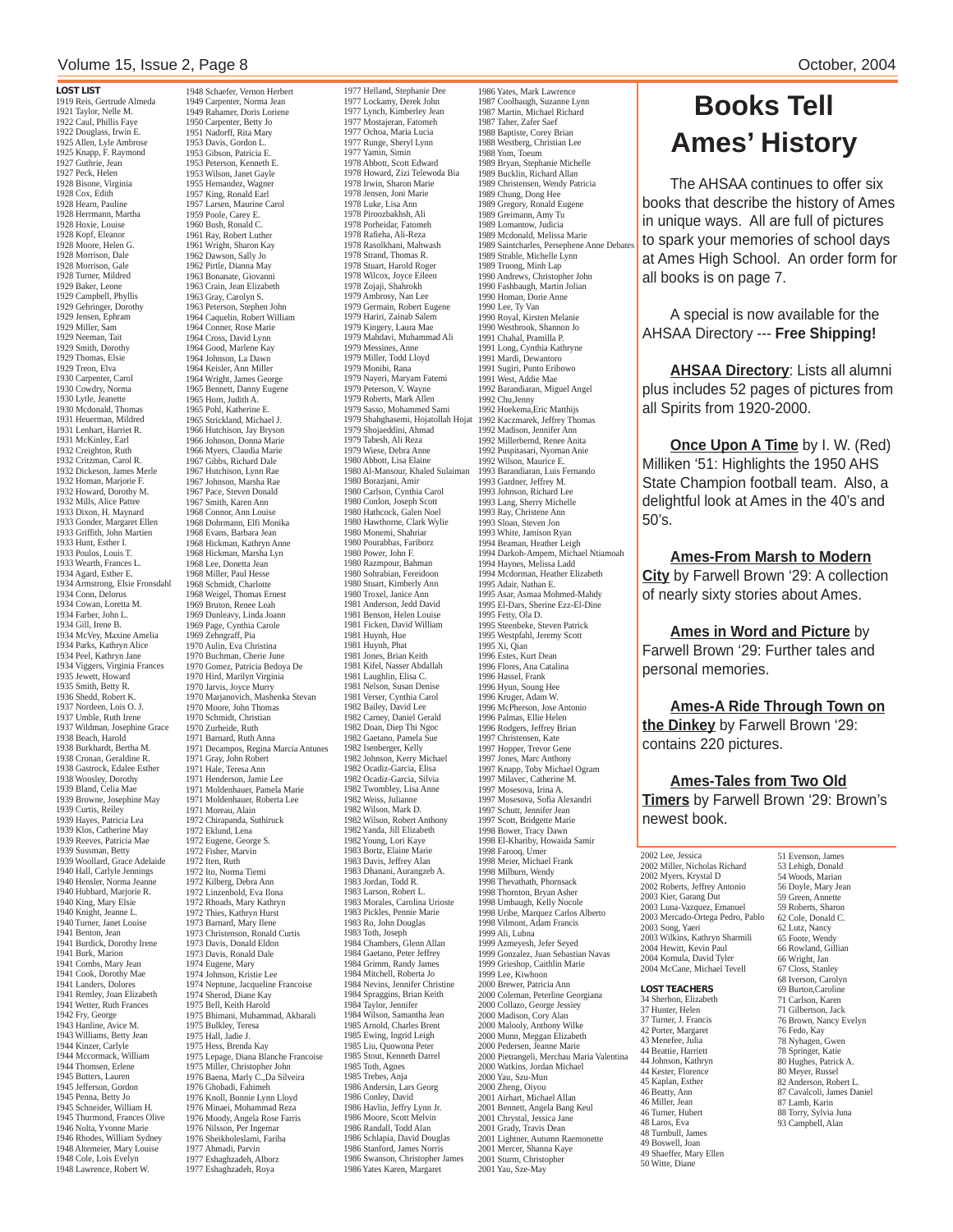# **Ames Education Foundation (AEF) News**

### **Bill Beckman '66 Kicks Off Media Center Project**

The staff of the Ralph Farrar Media Center at Ames High School began raising \$45,000 during the summer to purchase 30 new eMac computers. The goal is to have this much-needed technology in place during this school year. Each new eMac will replace an old 5500 Macintosh computer that is not capable of running the software programs that students need.

Bill Beckman '66 kicked off the eMac Computer Campaign at Ames High School by donating \$15,000 to help with the purchase of computers for the Media Center. The gift, made possible through The San Diego Foundation's Beckman-Matsui Family Fund, was given to the Ames Education Foundation.

It is a pleasure for my family and me to make this gift to the eMac project. Not only does it allow me to help with Ames High's current needs but also, in some small way, it allows me to express my appreciation for the great education and experience I received there so many years ago. I have always felt that Ames High provided a terrific foundation for my success in life. It is truly a pleasure to be able to give something back. Bill Beckman

Ames High Class of 1966



**The Beckman family: Bill, wife Connie (Matsui), son Robbie and daughter Carrie.**

Now living with his family in Rancho Santa Fe, California, Bill returned to Ames for a visit in August. His trip included a tour of Ames High School and meetings with Michael McGrory (AHS principal), Bill Ripp (retired AHS assistant principal), Bill Schoenenberger '66 (ACSD Director of Technology) and Kirsti (Place) Minion '95 (AHS Media Specialist). Bill also found time to meet with classmates to begin organizing their 40th class reunion in 2006.

A gift of \$1,500 from the AHS class of 2004 was also given to the project. Gifts to the eMac Computer Campaign at Ames High School can be sent to the Ames Education Foundation at the address below.



## **Support Our Students (S.O.S.) Fund**

The Ames Education Foundation annually raises money to help kids who are not able to afford all the school supplies necessary to attend classes. The fund is called Support Our Students (S.O.S.) and the campaign is held in the spring. The year's event, "Phantom Survivor Ames," raised over \$13,000.

The money raised helps families purchase items from the school supply lists. Having adequate school supplies is essential if a student is to make good progress in the classroom. Each school building in the district received funds so that teachers and building principals who are most closely associated with children and their families could be the ones to help identify students who would benefit from the S.O.S. program.

The Phantom fund-raiser has been held for the past six years. Over \$61,000 has been distributed to the district and passed on to those families in need.

#### **Contact the Ames Education Foundation**

Please remember us in your will.

The Ames Education Foundation 415 Stanton Avenue P.O. Box 1125 Ames, IA 50014-1125

515-268-6630 Jean Kresse, Development Director jkresse@ames.k12.ia.us www.ames.k12.ia.us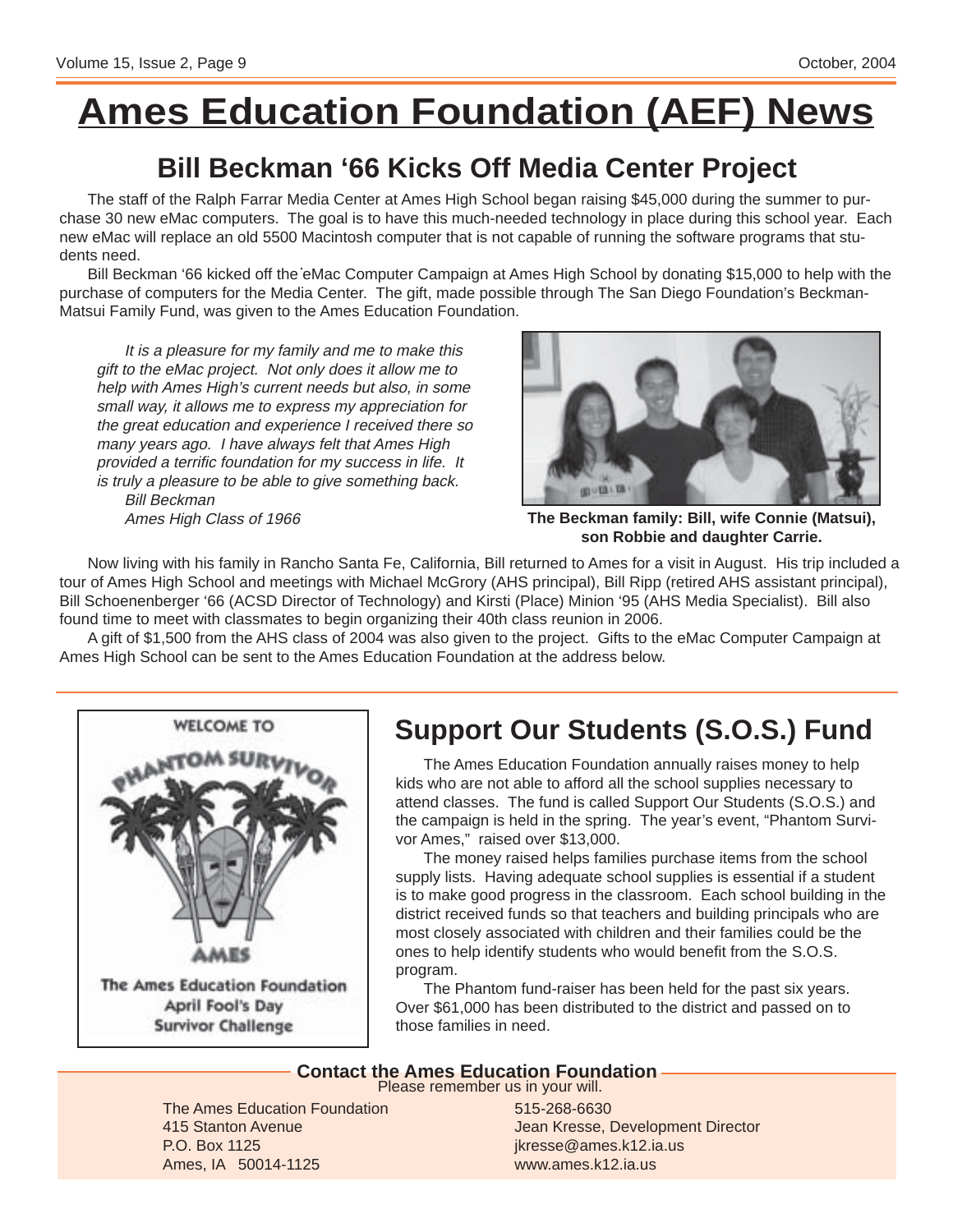# **We Get Letters . . .**

#### Dear AHSAA,

**Robert Bartley's** letter in the precious alumni newsletter showed me why he was editor for the Wall Street Journal for a long time. He could write.

I'm getting stiff in my joints, forgetful in my brain and cantankerous. As Diogenes said, "Give up philosophy because I'm an old man? It is at the end of a race that you break into a burst of speed."

**Bob McFarland '47**

#### Dear AHSAA,

Just dropping you a line to extend my gratitude to all the folks that put together the alumni newsletter. All the writers and editors, and certainly not withholding those alumni who take the time to share a few stories from the past featured in your "letters" section. I am awakening to a nostalgic period in my life where I deeply respect and appreciate the remembrance of times past.

Although I have no war stories, nor any photos to share, nor constructive criticism upon grammatical mistakes that inevitably occur, I do have a wish. A small wish that all AHS alumni everywhere, upon reading this in the next "letters" section, stop reading right now. Stop reading and give yourself a moment of silence to recollect yourself in AHS. See those memories, those feelings, those anxieties, those joys, those fears, that inescapable, insurmountable, empowering feeling of being young - spiced with curiosity.

Always kindle that young fire within you. Cherish where it is that you came from and where you find yourself headed. No matter what age you may now be, step gently, yet confidently, throughout your day and proudly into your tomorrow.

**Spenser Villwock '92**

Dear AHS Alumni Association,

Enclosed is a donation in memory of **Father Thomas Maney '43**. We did not know him well; however, we felt we were in the presence of a living saint whenever we were lucky enough to be at the masses at St. Cecilia that he celebrated when he was in Ames on a visit or vacation from his Maryknoll mission in Ecuador. We were also present the night he was introduced at the Ames High football game halftime ceremony as the 2001 Ames High School Distinguished Alumnus. He was a talented distance runner in track. His athletic career and his WWII navigator experience were dimensions of a remarkable man that we were unfamiliar with, yet not surprised.

Ames High had an alumnus in Fr. Tom Maney that we can all be proud of. The donation is to help keep his memory alive as one terrific role model and human being.

Sincerely,

#### **Jim and Dionne McElroy**

To the Ames High Alumni Assoc.,

I would like to submit this photo to the association. The photo is one of me in one of Saddam's palaces in Baghdad. My mission was to help the Iraqi medical community reorganize after the fall of the Baath Party. I was called up as part of the Iowa National Guard. I thought the AHSAA would find it interesting.

![](_page_9_Picture_19.jpeg)

**Tim Gibbons '78**

Dear AHSAA,

Your May 2004 issue provided a clue to the whereabouts of **Carl Sodergren**, a Welch Jr. High School teacher and coach in the early '50's and his wife Virginia (Batstone) Sodergren.

The Sodergrens live in Sunnyvale, CA where "Sodie", as he was known to his Welch students, lives in an assisted living home.

If you'd like to bring some cheer into Sodie's life, you can email him via his daughter Kathy Cunningham. Her address is Kaffyrae@aol.com. Your message would mean a lot to Sodie and his family.

#### **Lynn Dreeszen '57**

Ames High Alumni Association, Optimistic renewing for 3 years at 90! Thanks. Love that directory. **Irene (Warner) Swanson**

Dear AHS Alumni Association,

Thank you for your generous contribution of \$400 to Cyclone Readers, a program dedicated to supporting the Ames High Media Center. Your donation will help the media center to ensure that its collection continues to have high-quality, upto-date materials for students to use and will support several programs for our teen readers. Please know that your contribution is making a difference.

> Thank you once again, **Kirsti Minion '96 AHS Media Specialist**

AHSAA,

You folks do a wonderful job and I'm grateful to you. As you can see, I live in Holland, Michigan. Back in the early 50's, several AHS girls came here in the summer to work in camps and resorts (**Sue LaGrange, Sandy McFarland, Diana Alcock, all '52)** to name a few). Well, the local guys here are still in a state of disappointment that they didn't snag an Ames girl. Keep up the good work! **Dick Harris '52**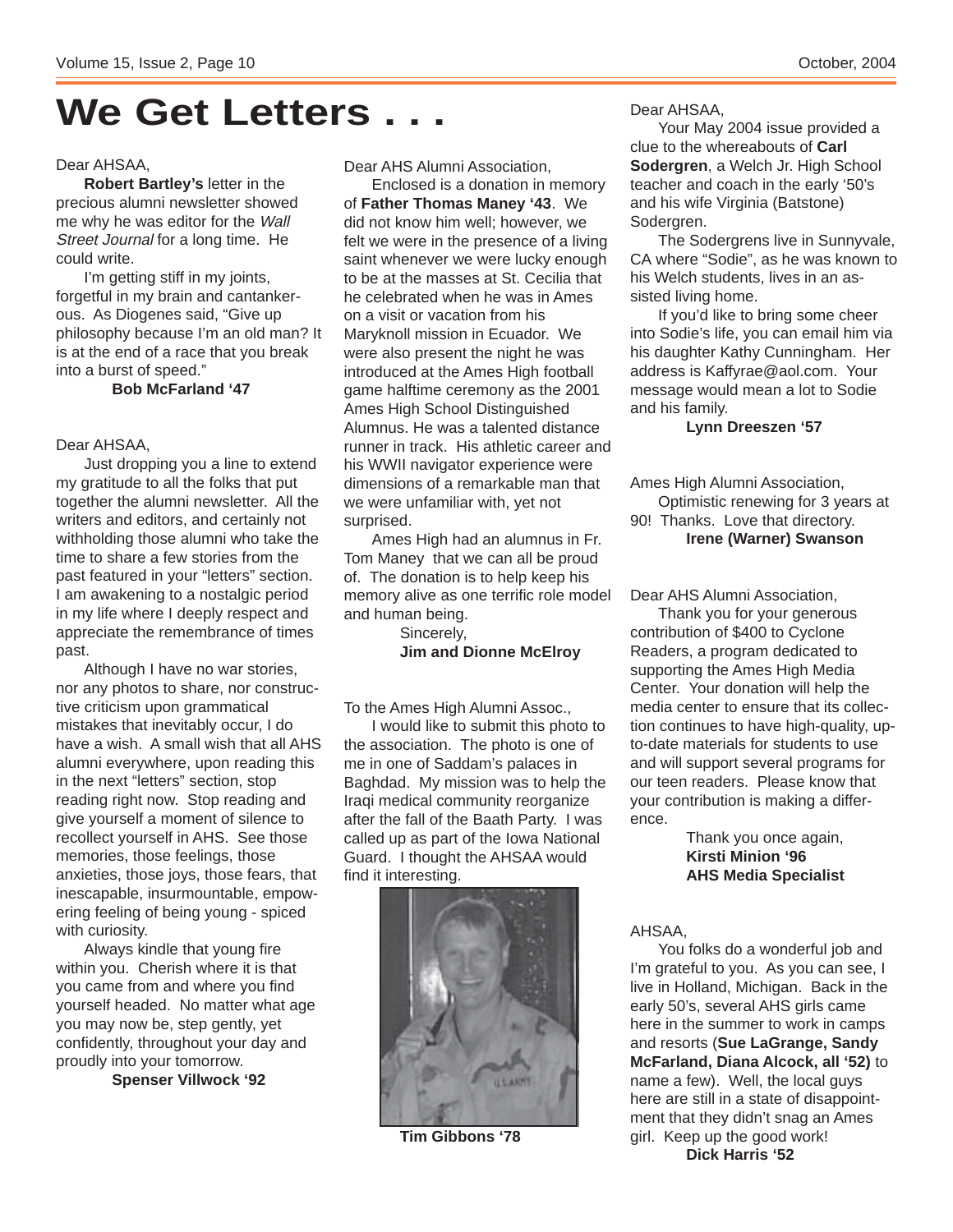# **We Get Letters cont. . .**

#### Dear AHSAA,

Here's a trivia question for you. What AHS graduate was chosen on two first All State Iowa football teams, served 30 years in the military, overseas and through four wars, received Bronze stars and many other medals?

**George Underwood '38**

#### Dear AHSAA,

It has indeed been a long time since I was in Ames and I appreciate the newsletters as it keeps me up to date on what is going on past, present and future.

I just returned from a visit with **Bill '51** and **Marge Sumberg** in Denver, and it was great talk about the wonderful times we had in the past in Ames. We were considered a couple of wild guys in those days, but I think what we did then would seem pretty calm in today's world. Bill and I had fun then and we are still having fun. Bill says the Little Green Jug is still buried in some field outside of Ames. Bill Sumberg was in the Class of '51, and I was in the Class of '52.

I am very sad to see the Class of '52 getting smaller and the passing of some wonderful people. I was particularly sad to hear of the passing of Jim Allen as he was one of Ames High football greats and should be in the Ames High Hall of Fame. We played on the same football team and it was a wonderful way of life and comradeship that created leaders.

I am enclosing a check for my three years of dues and a donation in memory of all of the deceased classmates of the Class of '52

I will be retiring at the end of this year after having a successful business in international transportation and will live in our homes in Yorba Linda, CA and Rancho Mirage, CA and will pay attention to my golf game and granddaughters, not necessarily in that order.

> Kind regards, **W. Guy Fox '52**

#### Dear AHSAA,

Greetings from the Ames High Athletic Department. I wanted to spend some time thanking our many alumni that have helped support Ames High Athletics in years past. I am entering my third year as Athletic Director at Ames High and have found many alumni willing to help in a moments notice with in-kind or financial support. Athletics at AHS really provide a unique and well rounded experience for those involved. Our tradition here is outstanding.

We are currently in the process of updating our locker rooms, building a new wrestling room, replacing our football stadium lights, and updating our gym floor. It has been both busy and refreshing to see all the changes. One area that our alumni are starting to help support financially is our stadium press box which supports the sports of football, track and soccer. The class of 1958, with the support of Jim Dresser, has contributed approximately \$1600. We need your help if you are interested in helping on this neat project. We really have outgrown our current structure due to our size and success. We have planned a "state of the art" press box that we would like to begin building next May. If you are interested in supporting this project, please feel free to call or email me for further information.

Once again, it feels great to lead such a strong athletic program at Ames High. Feel free to drop us a line anytime to get caught up on the athletic scene at Ames High. Go Little Cyclones!

**Judge Johnston Athletic Director AHS jjohnston@ames.k12.ia.us**

![](_page_10_Picture_18.jpeg)

AHSAA,

Enclosed is a check to renew my membership. Permit me, again to encourage a lifetime membership. Several I have talked with would much prefer this approach.

Also enclosed is a picture of Susan and Frank Judisch '54 with Ursula and John (Jack) Steil '54 having dinner in Palm Springs, CA.

![](_page_10_Picture_22.jpeg)

Best wishes, **Frank Judisch, '54**

And finally, the following two letters told us it was time to put a picture of the officers in the newsletter. We all very much enjoy hearing from the wonderful AHS alumni.

#### AHSAA,

I am eternally beholden to W.C. Ripp for copying and forwarding portions of my class year book. If W. C. is feminine, she gets a big hug. If male, a hearty hand shake. Many, many thanks.

#### **Edward "Dick" Fye '42**

Dear Editor of the Alumni Newsletter:

Right off, I want to suggest that the editor and others involved with the newsletter be identified. I much prefer to write to a person.

Regardless, here's a check, which will buy me another two years of membership and a copy of the directory. Greetings to anyone who recalls anything about the old class of 1935. **Walter G. Barlow '35**

**AHSAA Officers and Supporters** Front **Connie (Martin) Vaclav '76**: Treasurer, newsletter editor, email; **Bill (W.C.) Ripp**: Secretary, mail; Back: **Terry Adams '55**; **Jack Smalling '58**: President, database; **Ed Hendrickson '74**: web, email; **John Timmons '64**: Vice President